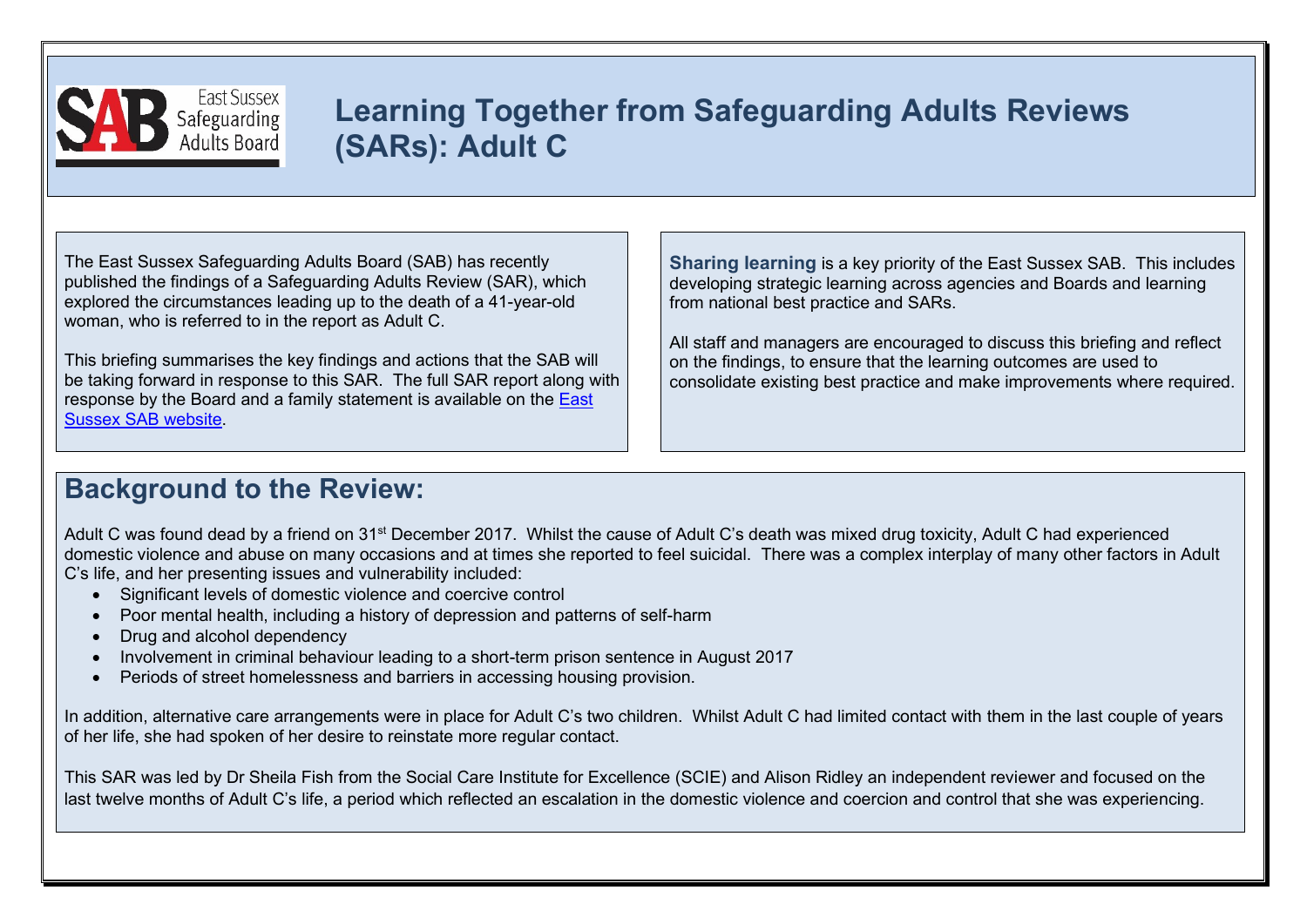### **Key findings**

**Finding 1: There is currently no accommodation readily accessible for women with the combination of needs related to chronic trauma, drug and alcohol abuse, homelessness and domestic violence and abuse. Women wishing to remain within a couple are even less well served in terms of accommodation. This leaves practitioners having to rely on perseverance and luck to access viable accommodation.**

Safe accommodation is a fundamental need for women with multiple complex needs and securing accommodation was central to Adult C's safety plans. Yet the complex interplay of Adult C's needs meant that she experienced a range of barriers in accessing accommodation and standard options were not viable. This was despite the dedicated and persistent efforts of some frontline practitioners and the review commended this good practice.

**Finding 3: There is not currently an established multi-agency protocol or supporting tools for the proactive collection of thirdparty evidence of patterns of domestic violence and abuse. This leaves police responding reactively to incidents of domestic violence and abuse and trying but struggling to gather viable thirdparty evidence and leaves the voluntary sector frustrated at inaction against known perpetrators.**

The review highlighted the challenges faced by practitioners in gathering, recording and sharing information in relation to domestic violence and abuse and of how this can be used most effectively in Multi-Agency Risk Assessment Conference (MARAC) meetings, and also how this may be converted into evidence that may be used more effectively within police prosecutions. The agencies working with Adult C held lots of information about the concerns relating to the abuse she was experiencing, but overall, there were gaps in information sharing across different agencies. This meant that a holistic picture of the escalation in domestic violence that Adult C was experiencing was not fully considered, and at times incidents of domestic violence were at times approached as separate entities. The review also reflected how practitioners can lack confidence to report incidents of domestic violence when an adult does not give explicit consent.

**Finding 2: Current service set ups locally are not joined up or tailored to the needs of a small cohort of women who struggle with a combination of needs related to chronic trauma, drug and alcohol dependencies, homelessness and domestic violence and abuse. This leaves some of the most vulnerable women either excluded from services altogether based on eligibility criteria, or unable to access them because of the lack of proactive, flexible and intensive outreach support.**

The review highlighted the challenges faced by services in trying to provide an effective joined up response in working with women with multiple complex needs who have experienced significant trauma. There are limited multi-agency mechanisms to bring together staff across agencies to plan and review their work involving cases which are considered to be high risk and involve individuals who may have varied and complex needs, and to engage all relevant agencies in collective working to develop a 'team around the adult'. The findings of the review also highlighted the challenges when working with adults whose needs cross statutory frameworks and who may fall just below eligibility criteria, such that there may be a lack of a coordinated response and no lead agency.

**Finding 4: A pattern of continuing to give women with complex needs short term prison sentences at a distance from their home area, disrupts any progress they may be making with the support of community teams, provides little time for specialist health care services delivered within prison to establish relationships, potentially leaving women more vulnerable on their release.**

Women who are given short custodial sentences are often placed out of their area of residence. This creates barriers for services in not being able to maintain active or direct contact with the adult and insufficient time for any meaningful work to be carried out in terms of in-reach services into prisons. For Adult C this compounded her risks and she was released from prison no longer being willing to engage in a residential detox placement and with no accommodation options having been put into place.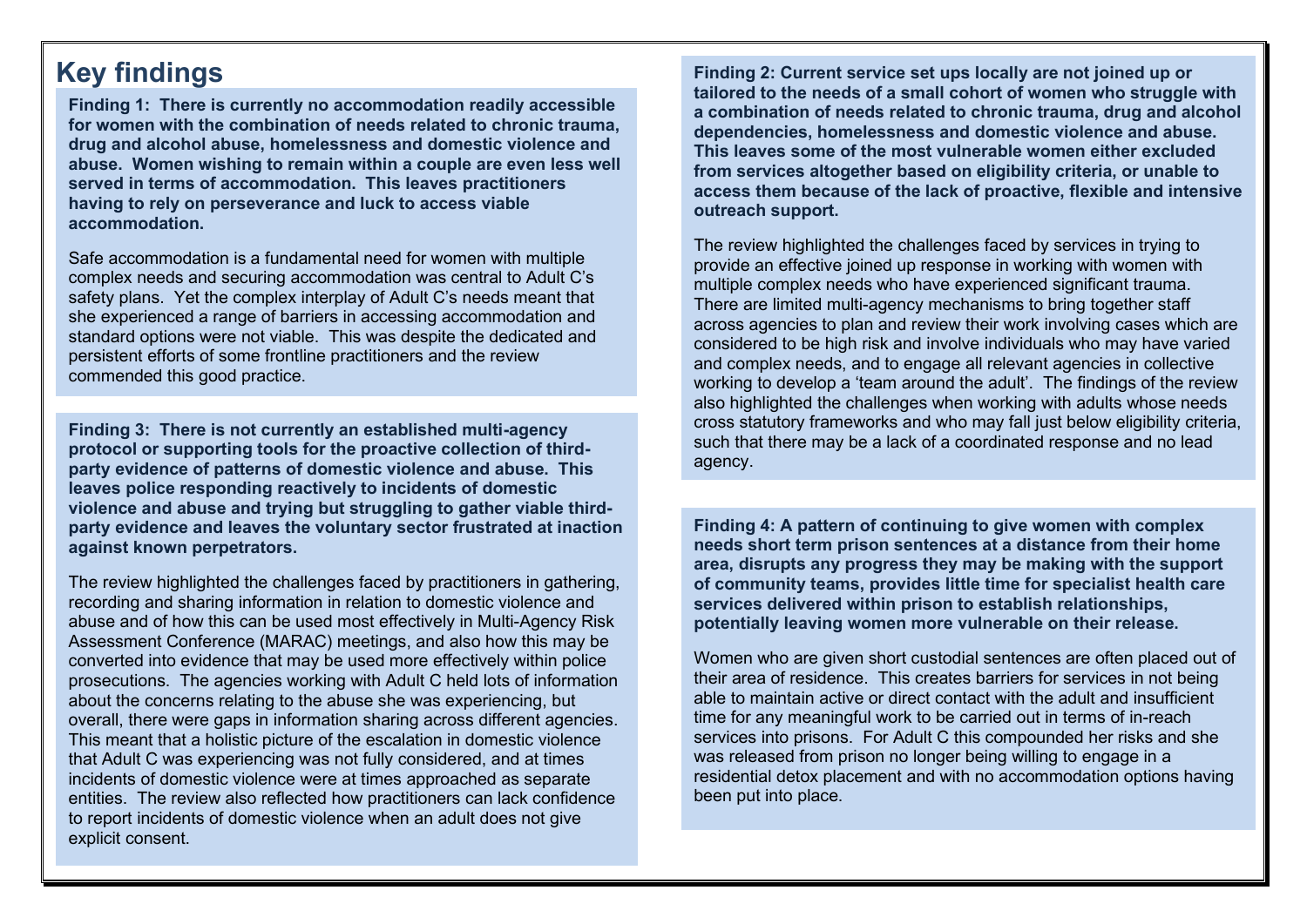#### **Actions:**

An action plan is being developed by the SAB to take forward learning from this review and make improvements to services. Areas of development will include:

- Contributions towards the new joint strategy for specialist domestic violence services so that accommodation and support services are more joined up and effective in supporting adults with multiple complex needs who are experiencing domestic abuse and coercion and control.
- Considering the development of a multi-agency risk management framework to provide guidance on working with adults where there is ongoing risk, but the circumstances may sit outside the statutory safeguarding framework or service eligibility thresholds.
- Considering the development of multi-agency quidance or tools to support agencies in capturing information in more creative and proactive ways which can support evidence-led prosecutions.
- Seeking improvements to MARAC around ensuring all relevant agencies are involved in meetings and how third-party information can support protection planning more effectively.
- Reviewing and updating SAB multi-agency training around domestic violence and abuse, and coercion and control in the light of any new guidance or supporting tools that are produced.

# **Family Perspective:**

SARs have an important part to play not only in relation to effecting changes to safeguarding systems and practices, but in highlighting individual human stories and the impact on adults and their families of experiences of abuse and neglect. Adult C's mother has provided a statement which has been published with the [Board response,](https://www.eastsussexsab.org.uk/wp-content/uploads/2020/12/ESSAB-Response-Adult-C-SAR-Oct-2020-final.docx) of which some excerpts are included below:

- Domestic violence is the primary cause of what went wrong for my daughter and created a barrier for her seeking help and support.
- The agencies working with my daughter should have communicated and shared information about risks more effectively.
- As a family we feel frustrated at the language used by many agencies to describe my daughter as 'chaotic' or making 'lifestyle choices'. Such an approach is victim blaming and does not take account of how circumstances affect the decisions people have to make to keep themselves safe when experiencing such significant and terrifying abuse.